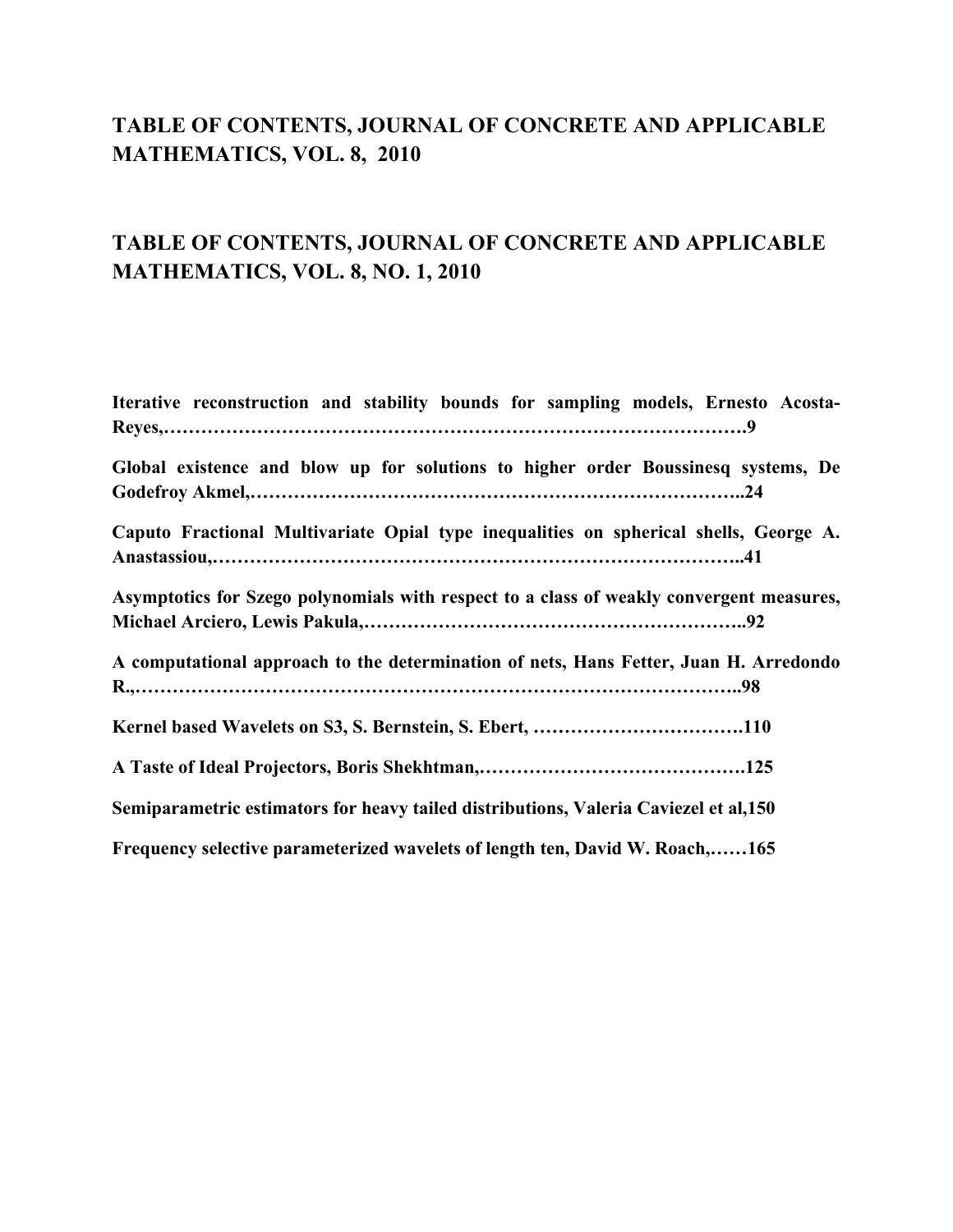## **TABLE OF CONTENTS, JOURNAL OF CONCRETE AND APPLICABLE MATHEMATICS, VOL. 8, NO. 2, 2010**

| Approximation by Nonlinear Bernstein and Favard-Szasz-Mirakjan Operators of Max-                                                                      |
|-------------------------------------------------------------------------------------------------------------------------------------------------------|
| L-approximation to non-periodic functions, Michael I. Ganzburg, 208                                                                                   |
| Inequalities for Self-Reciprocal Polynomials and Uniformly Almost Periodic Functions,                                                                 |
| Numerical approximation to pi using parabolic segments, Mark Bollman, George                                                                          |
| On the uniform spectrum of bounded functions and applications to differential equations,<br>Nguyen van Minh, Gisele M. Mophou, Gaston N'Guerekata,246 |
| Sequential Decision Model for Exponential Pattern Recognition, Iuliana Florentina                                                                     |
| Inequalities for polynomials with curved majorants dependent on Chebyshev polynomials,                                                                |
| Polygonal approximations of non-rectifiable curves and the jump problem, B.A. Kats,284                                                                |
| The boundary value problem for the fourth-order equation with fractional derivatives,                                                                 |
| On Sparse Solutions of Underdetermined Linear Systems, Ming-Jun Lai,296                                                                               |
|                                                                                                                                                       |
| A note on the construction of the sl(2,R) integral for ordinary differential equations of                                                             |
| MAC solution for a rectangular membrane, Igor Neygebauer,344                                                                                          |
| Multiresolution Inverse Wavelet Reconstruction from a Fourier Partial Sum, Nataniel                                                                   |
| The calculation of axisymmetric duct geometries for incompressible, rotational flow using                                                             |

**an integral formula based on Green's Theorem, Vasos Pavlika,………………………..371**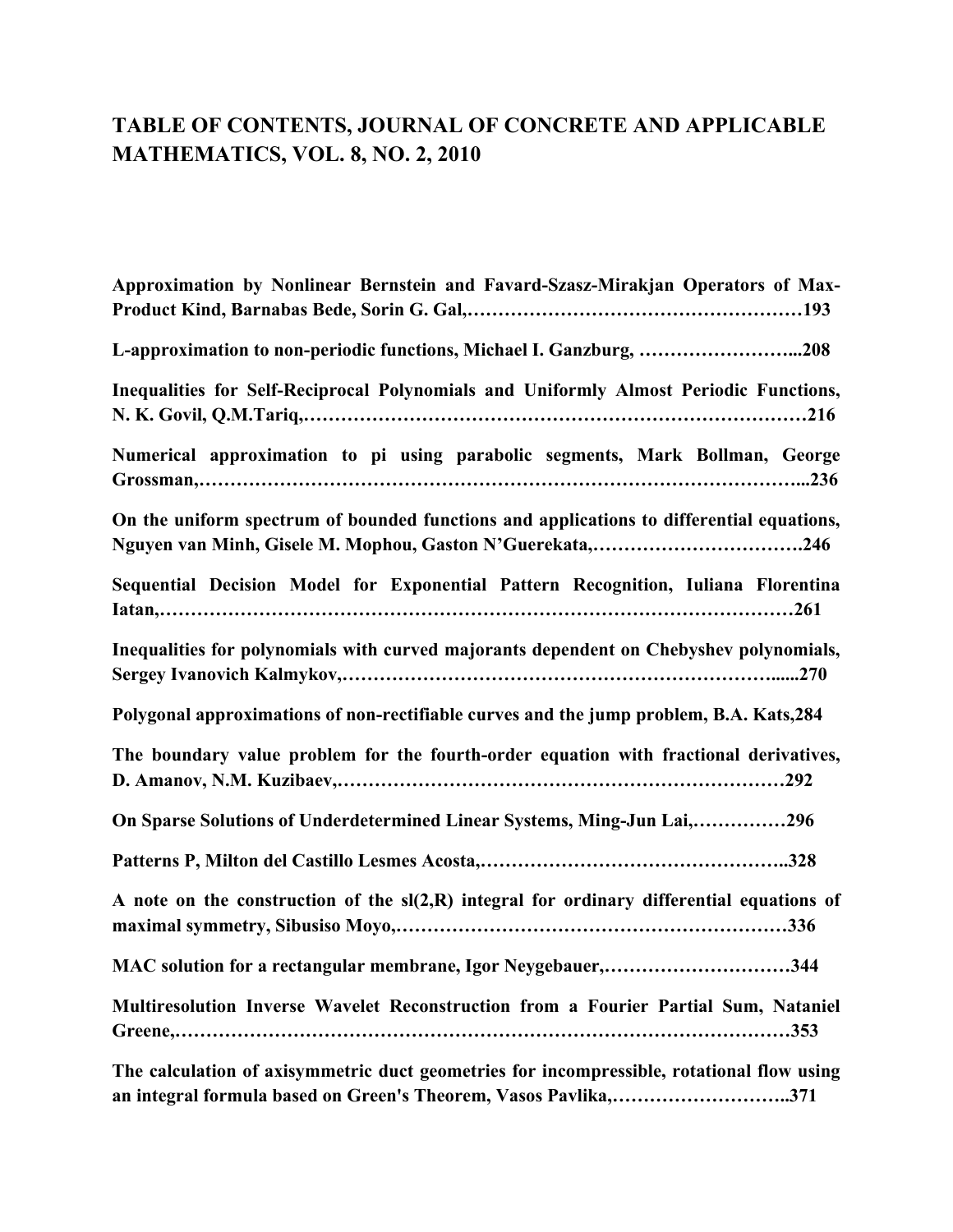# **TABLE OF CONTENTS, JOURNAL OF CONCRETE AND APPLICABLE MATHEMATICS, VOL. 8, NO. 3, 2010**

| Algorithms for Segmentwise Computation of Forward and Inverse Discrete-time Wavelet                                                     |
|-----------------------------------------------------------------------------------------------------------------------------------------|
| Approximating common fixed points by an iterative process involving two steps and three                                                 |
| Lawton's conditions on regular low pass filters, A. San Antolin,416                                                                     |
| Strip-saturation Model Solution for Piezoelectric Strip ~ by Quadratically Varying Electric                                             |
| On the uniqueness of the Fourier projection in Lp spaces, Boris Shekhtman, Leslaw                                                       |
| Object Registration Using Graph Representations of Images, Tamir Nave, Joseph M.                                                        |
| Trajectory Tubes of Nonlinear Differential Inclusions and State Estimation Problems,                                                    |
| Approximate formulae for fractional derivatives by means of Sinc methods, Tomoaki                                                       |
| Boundary type quadrature formulas over axially symmetric regions, Tian-Xiao He, 489                                                     |
| Theoretical Analysis and Numerical Realization of Bioluminescence Tomography,                                                           |
| Existence and Uniqueness of the Solution for Degenerate Semilinear Parabolic Equations,                                                 |
| Generalized Shannon Sampling Method reduces the Gibbs Overshoot in the<br>Approximation of a Step Function, Yufang Hao, Achim Kempf,540 |